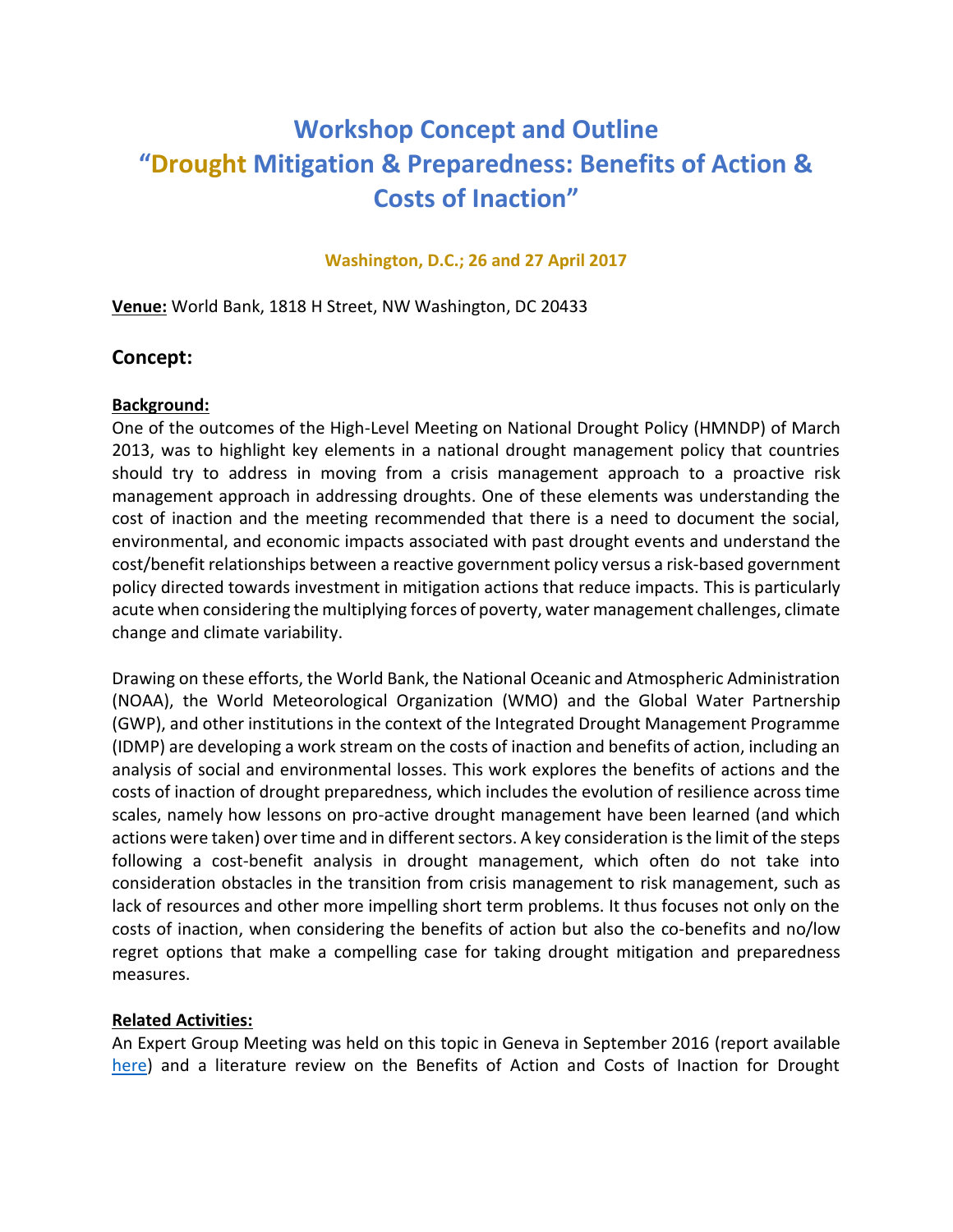Preparedness and Mitigation developed (available [here\)](http://www.droughtmanagement.info/literature/IDMP_BACI_WP.PDF) to set the stage for the discussions. The findings of these first steps were:

- Progress has been made over the past decade in improving understanding of droughts and their impacts.
- Significant gaps in research, policy and practice remain, particularly regarding the merits of risk management compared with traditional crisis management approaches.
- Many available estimates of drought costs are partial and difficult to compare because of the different methodologies used. The problem is compounded by the lack of data on droughts and their impacts.
- Relatively little knowledge is available on the costs of indirect and longer-term drought impacts.
- There is a lack of mutually compatible methodologies as a means of comprehensively assessing drought costs and impacts.
- Comprehensive evaluations of the costs of action versus inaction against droughts need to be informed by drought risk assessments. They require weather and drought monitoring networks with sufficient coverage, as well as adequate human capacity to analyze and transform this information into drought preparedness and mitigation actions
- It is recognized that there is a need to build-up the evidence base on this issue as well **as the development of compatible methodologies. These items could be carried out through a research project.**

#### **Expected Outcomes of the Workshop:**

- Advance towards compatible methodologies or a framework to assess the benefits of action and costs of inaction for drought mitigation and preparedness
- Develop a work plan towards addressing knowledge gaps to assess the benefits of action and costs of inaction for drought mitigation and preparedness

These actions aim to achieve a better understanding of the drought costs, impact pathways, vulnerabilities, costs and benefits of drought crisis and risk management approaches and the co-benefits of risk management approaches.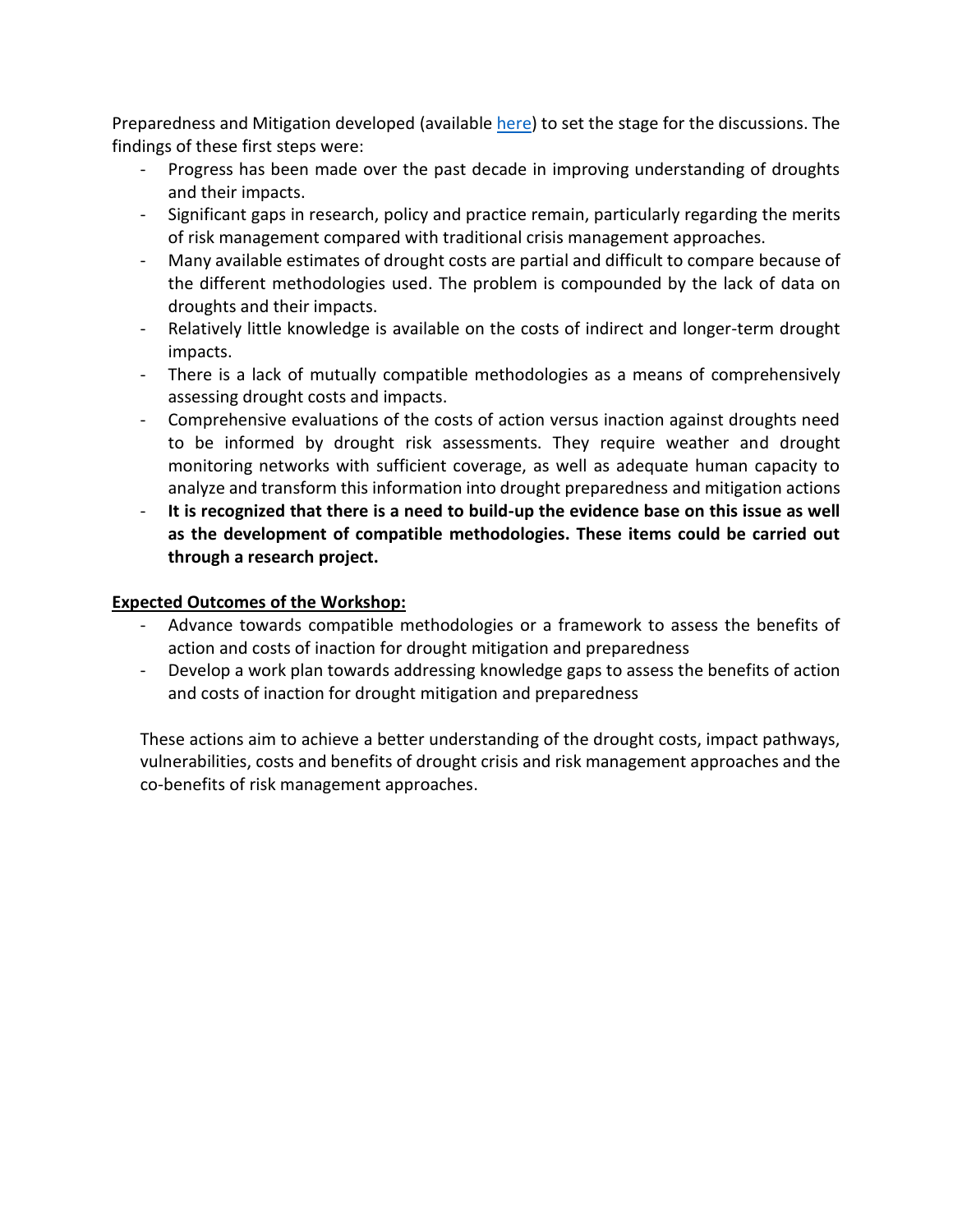## **Outline:**

**Welcome, Opening and Introduction, Morning, 26 April 2017, 08:45 – 9:05**

- **Maria Angélica Sotomayor,** Practice Manager, World Bank (WB).
- **Steven N. Schonberger,** Practice Manager, WB.
- **Roger Pulwarty,** Senior Scientist, National Oceanic and Atmospheric Administration (NOAA).
- **Don Wilhite**, Former Director of the US National Drought Mitigation Center and Integrated Drought Management Programme (IDMP) Chair.

**Part 1, Morning, 26 April 2017, 09:05 – 12:00: Introduction: Understanding the need for being proactive in disaster risk management**

**1.1** *Social, environmental and economic cost of disasters: lessons from other natural hazards. How to assess the impacts and how to convey such information to Policy makers and financial institutions.* 

*The benefits of being prepared for disasters.*

**(09:05 – 10:45)**

#### *Lead Speakers:*

- Mark Svoboda, Director of the US National Drought Mitigation Center.
- **Stephane Hallegatte**, Lead Economist, GFDRR, WB.
- **Sebnem Sahin,** Senior Environmental Economist, WB.
- **Mira Markova**, Statistics Division, Food and Agriculture Organization of the United Nations (FAO).

#### *Session Moderator:*

- **Nathan Lee Engle,** Senior Climate Change Specialist, WB.

This session will cover:

- Overview on the significant impacts of natural disasters will be provided, emphasizing the methodologies utilized to quantify losses in different fields and levels
- Also, the other face of the coin will be debated, showing studies and experiences proving with figures that appropriate disaster risk reduction saves lives, ecosystems and money
- Overview of the challenges and differences in drought management and introduction of the three pillar approach to integrated drought management on i) drought monitoring and early warning systems; ii) vulnerability and impact assessment; and iii) drought preparedness, mitigation, and response.

## *1.2 The challenge of measuring Costs of Inaction/ Benefits of drought mitigation and preparedness*

**(10:45 – 12:00)**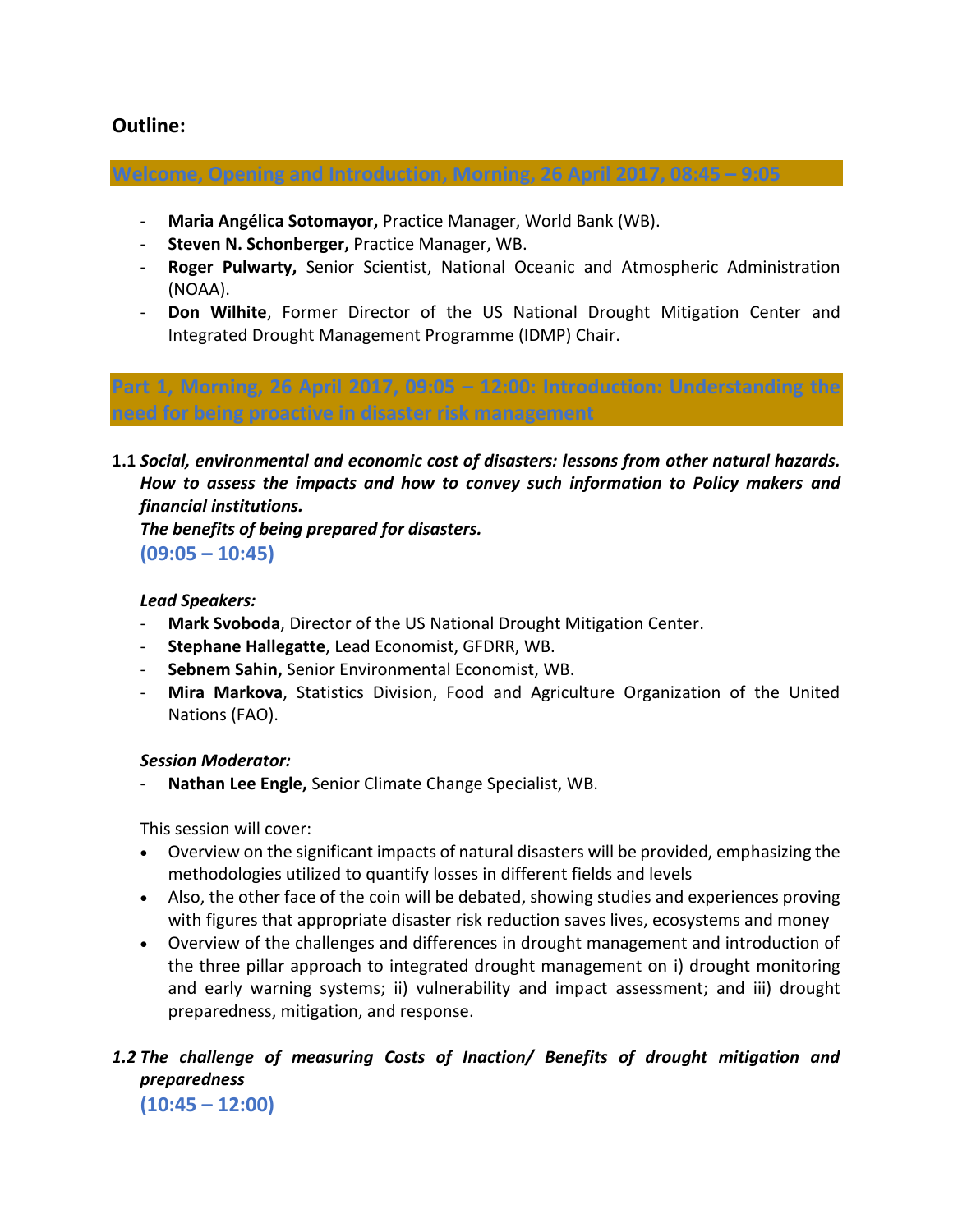#### *Lead Speakers:*

- **Frederik Pischke**, Senior Programme and Network Officer, Global Water Partnership (GWP).
- **Nicolas Gerber**, Senior Consultant for the Integrated Drought Management Programme (IDMP).

#### *Session Moderator:*

- **Natalia Limones,** DRM Consultant, WB.

This session will cover:

 The literature review on the Costs of Inaction and Benefits of Action for drought mitigation and preparedness is presented, explaining the challenges and introducing the findings from an Expert Group Meeting on this topic held in September 2016 in Geneva. This will include a discussion on how the benefits of action and the costs of inaction of drought mitigation and preparedness have been evaluated in studies to date as well as an overview of the opportunities and obstacles for a transition from crisis to risk management. This points to several questions: what do we know about the costs of inaction as benchmark, including indirect costs, as well as the benefit of action, including co-benefits? How do we get towards accurate assessments and common methodologies? What are the obstacles and opportunities facing the transition from crisis management to risk management?

## **Part 2, Afternoon, 26 April 2017, 12:30 – 17:00: Why being prepared for drought? Some practical experiences**

## *2.1 WB experiences building drought resilience: problems and practical solutions encountered* **(12:30 – 14:20)**

#### *Lead Speakers:*

- **Satya Priya**, Senior Water Resources Management Specialist, WB.
- **Veronique Morin and Francis Samson,** Senior Disaster Risk Management Specialists, WB.
- **Miriam Muller,** Social Scientist**, and Maria Eugenia Genoni,** Senior Economist, WB.
- **Catherine Signe Tovey,** Program Leader, WB.
- **Raffaello Cervigni,** Lead Environmental Economist**, and Paola Agostini,** Lead Environment Specialist, WB.

#### *Session Moderator:*

- **Marcus Wijnen,** Senior Water Resources Management Specialist, WB.

This session will cover:

This session aims to share successes, but also failures. The presenters will be WB task teams assessing the costs of inaction and the benefits of action against drought from a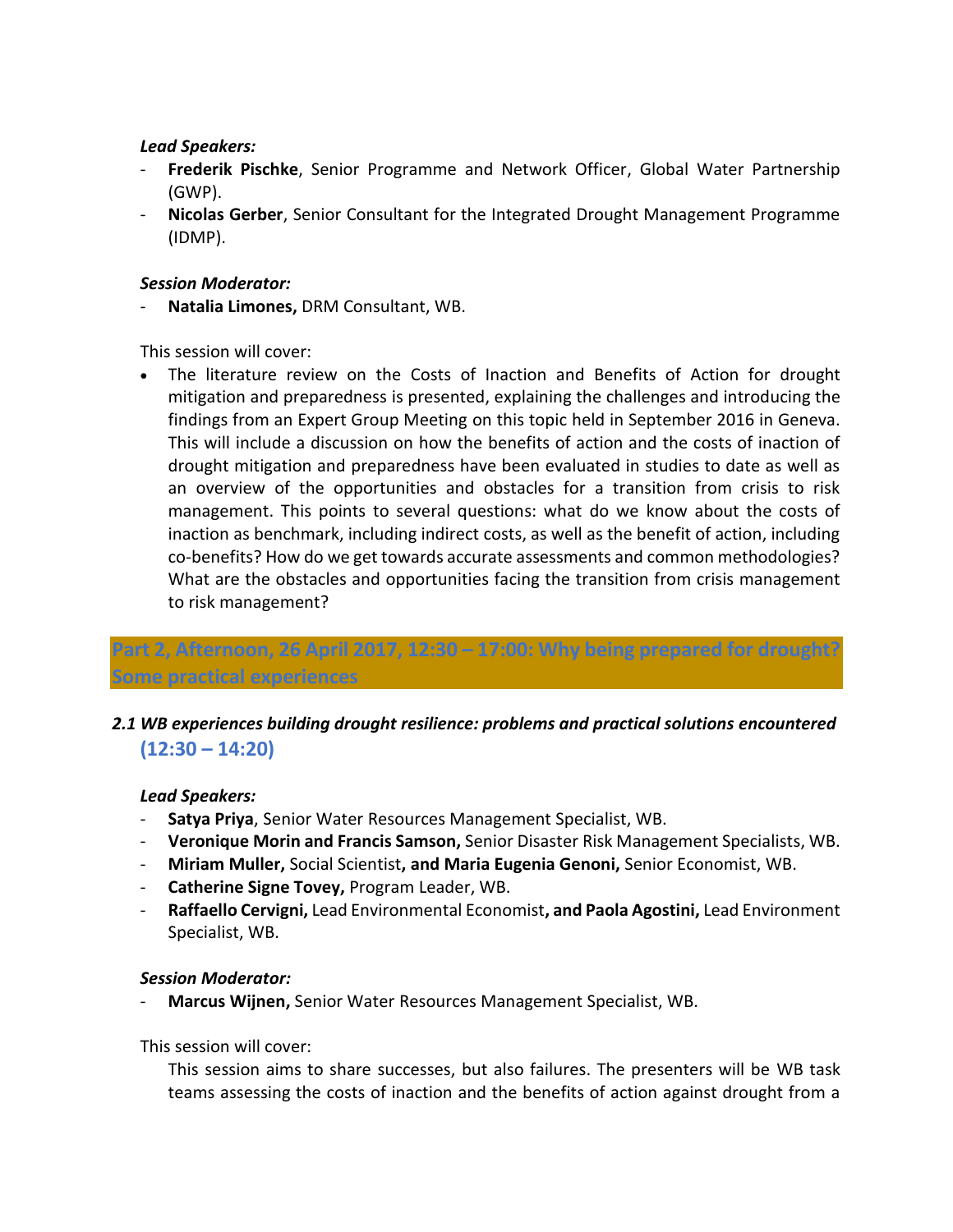variety of perspectives and approaches. Also, the session will leave the floor to teams that are starting work and could use guidance and teams that are being asked by clients about costing drought impacts and mitigation approaches.

## 2.2 Learning from the experiences of the IDMP and the Workshops on "Capacity Development *to Support National Drought Management Policies"* **(14:20 – 15:30)**

#### *Lead* **Speakers:**

- **Don Wilhite**, Former Director of the US National Drought Mitigation Center and IDMP Chair.
- **Mario López Pérez,** National Water Commission, México.

#### *Session Moderator:*

- **Roger Pulwarty,** Senior Scientist (NOAA).

#### *Discussant:*

Daniel Tsegai, Programme Officer at United Nations Convention to Combat Desertification (UNCCD).

This session will cover:

 The importance of costing drought as a necessary step to come up with undisputable information in order to convince the decision makers was stressed repeatedly in the IDMP and Capacity Development Workshops. This session will bring such discussion and other thoughts and ideas extracted from these workshops to the table

## *2.3 Fragility and conflicts: how drought impacts intensifies instability and vice versa,* **(15:30 – 17:00)**

#### *Lead Speakers:*

- **Dominick Revell de Waal**, Senior Economist, WB.
- **Moses Mung'oni,** Disaster Risk Management Specialist, WB.
- Terrence McCabe, Professor, Department of Anthropology, University of Colorado Boulder.

#### *Session Moderator:*

- **Amal Talbi,** Senior Water & Sanitation Specialist, WB.

This session will cover:

 This session intends to reflect on how the impacts of natural disasters intensify conflict and fragility and on the fact that building resilience to the former can reduce social harm. There are several drivers of problems that sink societies in a vicious circle: when a disaster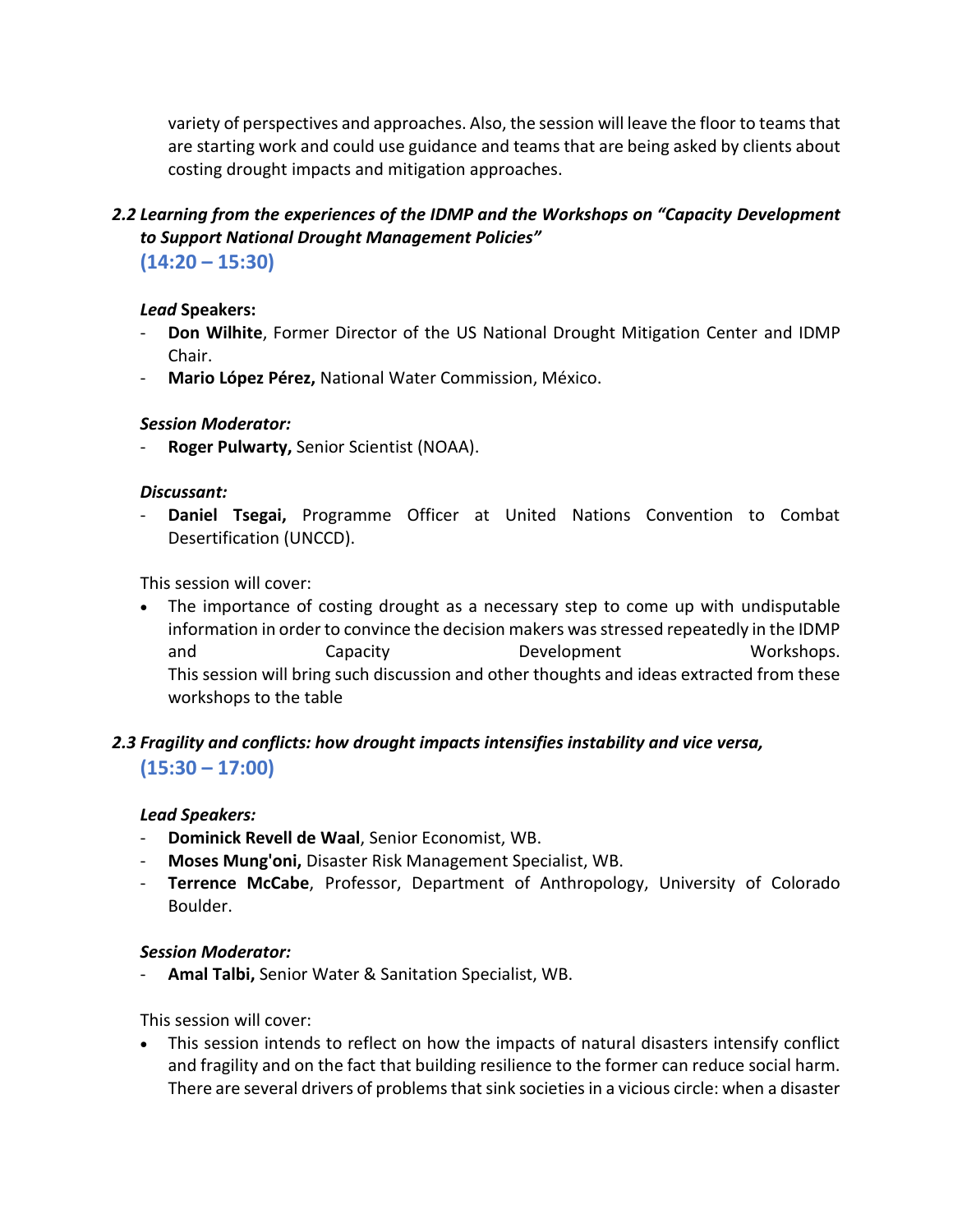occurs, protests grow, governance and management become more difficult, weaknesses towards the phenomenon worsen in a fragile and conflicted society, etc. To sum up, fragility and vulnerability can strengthen each other. This is especially obvious for the particular case of drought because, in places of conflict, water allocation is a common source of social stress, even in conditions of hydrological normality

## **Part 3, 27 April 2017, 09:00 – 12:30: Measuring Costs of Inaction/ Benefits of drought mitigation and preparedness**

## *3.1. Attempts to address the challenge across the World* **(9:00 – 11:00)**

#### *Lead Speakers:*

- **Courtenay Cabot,** Senior Consultant.
- **Josué Medellín- Azuara**, Senior Researcher, Center for Watershed Sciences, University of California, Davis.
- **James F. Booker,** Professor of Economics, Siena College.
- **Jeff Connor,** Senior Researcher, University of South Australia.
- **Neville Crossman,** Senior Researcher, University of Adelaide.

#### *Session Moderator:*

- **Stephane Hallegatte,** Lead Economist, WB.

This session will cover:

 For this session, experts beyond the IDMP/WB direct circle of partners and collaborators can be identified and invited. The intention is that they present their relevant experiences and approaches to measure the Costs of Inaction/ Benefits of Action on drought preparedness

## *3.2. Discussion*

**(11:00 – 12:30)**

#### *Panelists:*

- **Stephane Hallegatte,** Lead Economist, WB.
- **Don Wilhite**, Former Director of the US National Drought Mitigation Center.
- **Frederik Pischke**, Senior Programme and Network Officer, Global Water Partnership (GWP).

This session will cover:

 A long technical discussion between IDMP members, External Invited Experts, World Bank TTL, WB Economists and WB Teams. The idea is to discuss on applicable methodologies to measure the Costs of Inaction/ Benefits of Action for drought mitigation and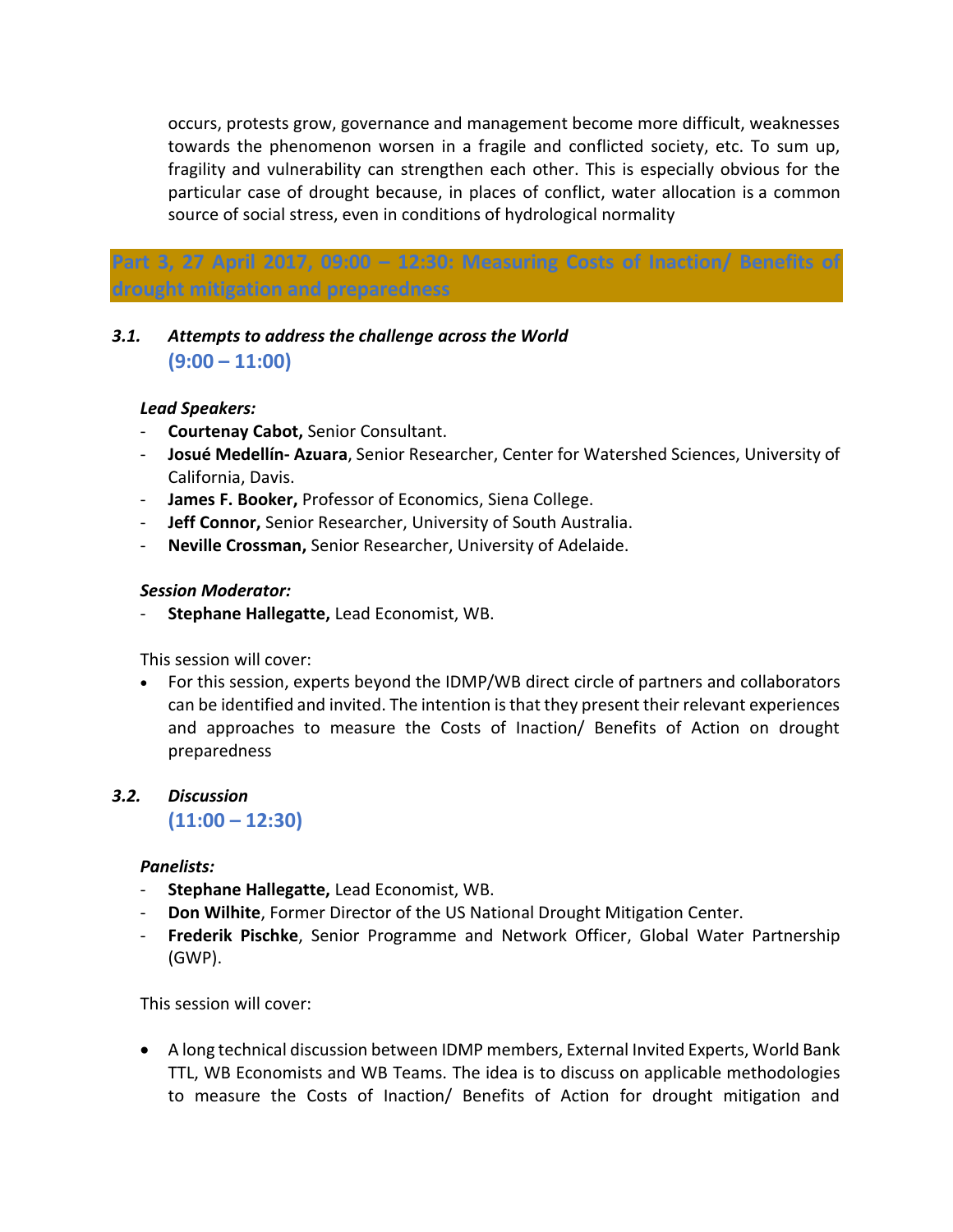preparedness, considering the approached and experiences shared throughout the entire event.

**Part 4, 27 April 2017, 13:00 – 17:00: Summary and way forward**

This part will cover:

 Continuation of the debate on methodologies, focusing in the conclusions obtained and the potential steps forward between IDMP members; dialogue on paths for future collaboration and engagement among international partners to continue exploring and assessing the phenomenon; summary and closure of the event.